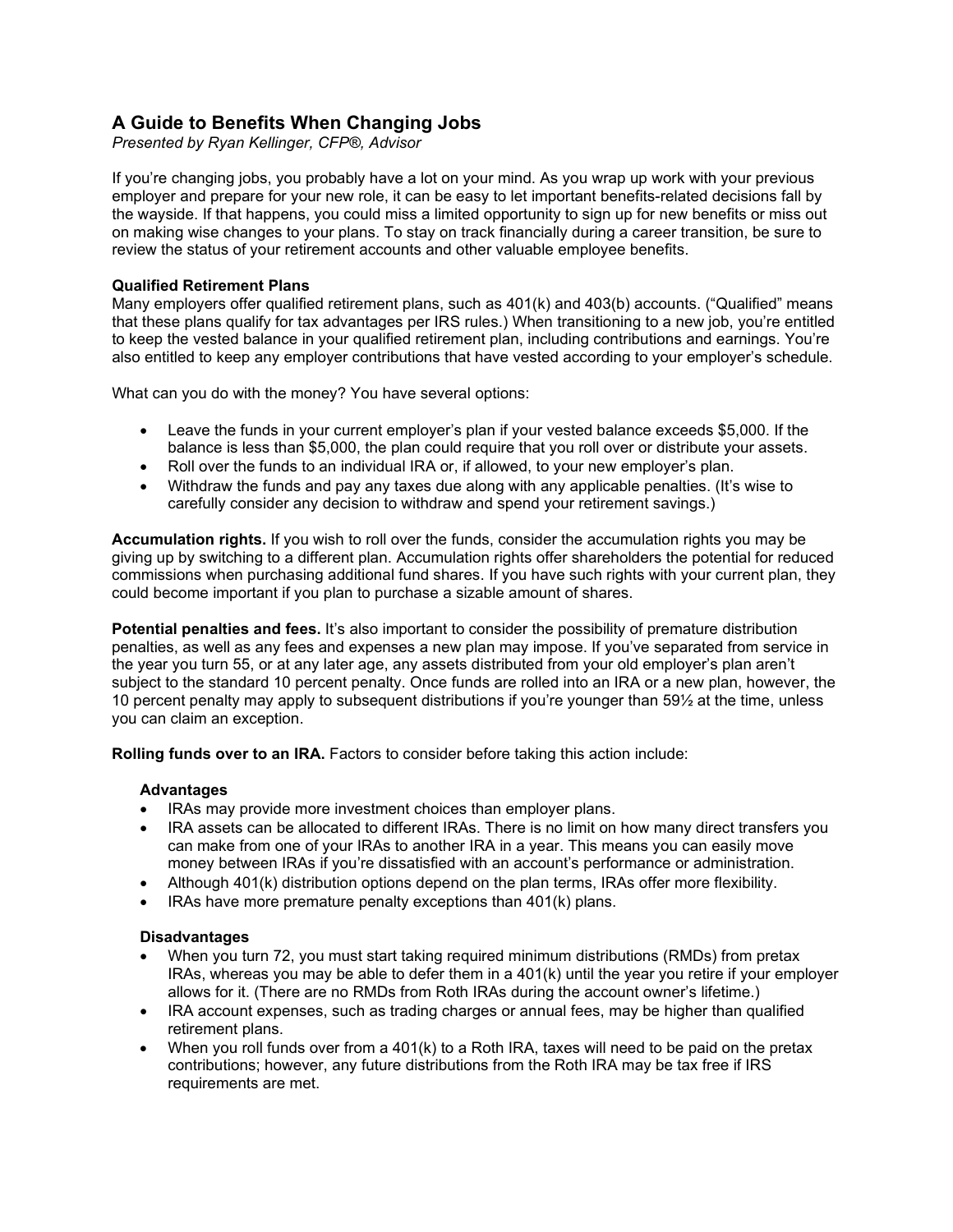**Rolling funds over to your new employer's plan.** Employer plans offer the following advantages:

- If you intend to work beyond age 72, participation in the employer's qualified plan means you can typically delay the first RMD until the year you retire if the plan allows. (An exception applies if you own 5 percent or more of the business offering the plan.)
- Employer 401(k) plans may receive greater creditor protection than IRAs. Typically, employer plan funds cannot be used to satisfy most creditors, while the federal protection for IRA funds is more limited.

#### **Stock Options and Nonqualified Deferred Compensation Plans**

Prepare a list of any stock options you've received from your employer. Often, vested options expire within a specified time frame when you leave a job. Deciding whether to exercise your options depends on your financial situation and whether your options are "in the money" (i.e., the exercise price is lower than the market value).

Nonqualified deferred compensation plans allow executives to defer a portion of their compensation and the associated taxes until the deferred income is paid. With these plans, leaving your employment may trigger the need to take distributions in lump-sum or installment payments. You should be aware that any distributions will affect your taxable income.

### **Life Insurance and Disability Insurance**

Employer-provided life insurance remains active only while you are employed. Ask if you have the option to convert the policy to an individual policy offered by the same insurance provider. If you do switch to an individual policy, however, the premium will likely increase. In some cases, it may be time to evaluate policy options from other companies. If you're in between jobs, for instance, you may want to consider an individual policy that won't be affected by employment changes.

#### **Health Insurance**

Your health insurance will expire once you leave an employer. COBRA may be a good option if you need interim health insurance coverage. Keep in mind, however, that your premium payments will increase when you opt for COBRA coverage. Shopping for an individual health insurance policy that meets your needs could reduce your premiums.

#### **New Benefits Review**

Once you start your new job, take time to understand the new benefit options, including health insurance, disability insurance, and employer savings plans. It's important to review how the new employer retirement plan options fit into your overall savings plan, including any employer matches. Remember to fill out beneficiary designations for insurance policies and saving plans—and review those designations periodically. Finally, if your salary has changed, it's a good time to determine whether you should adjust your tax withholding and investment elections.

*This material has been provided for general informational purposes only and does not constitute either tax or legal advice. Although we go to great lengths to make sure our information is accurate and useful, we recommend you consult a tax preparer, professional tax advisor, or lawyer.*

*If you are considering rolling over money from an employer-sponsored plan, such as a 401(k) or 403(b), you may have the option of* leaving the money in your current employer-sponsored plan or moving it into a new employer-sponsored plan. Benefits of leaving *money in an employer-sponsored plan may include access to lower-cost institutional class shares; access to investment planning tools and other educational materials; the potential for penalty-free withdrawals starting at age 55; broader protection from creditors and legal judgments; and the ability to postpone required minimum distributions beyond age 72, under certain circumstances. If your employer-sponsored plan account holds significantly appreciated employer stock, you should carefully consider the negative tax implications of transferring the stock to an IRA against the risk of being overly concentrated in employer stock. Your financial advisor may earn commissions or advisory fees as a result of a rollover that may not otherwise be earned if you leave your plan assets in your old or a new employer-sponsored plan and there may be account transfer, opening, and/or closing fees associated with a rollover. This list of considerations is not exhaustive. Your decision whether or not to roll over your assets from an employersponsored plan into an IRA should be discussed with your financial advisor and your tax professional.*